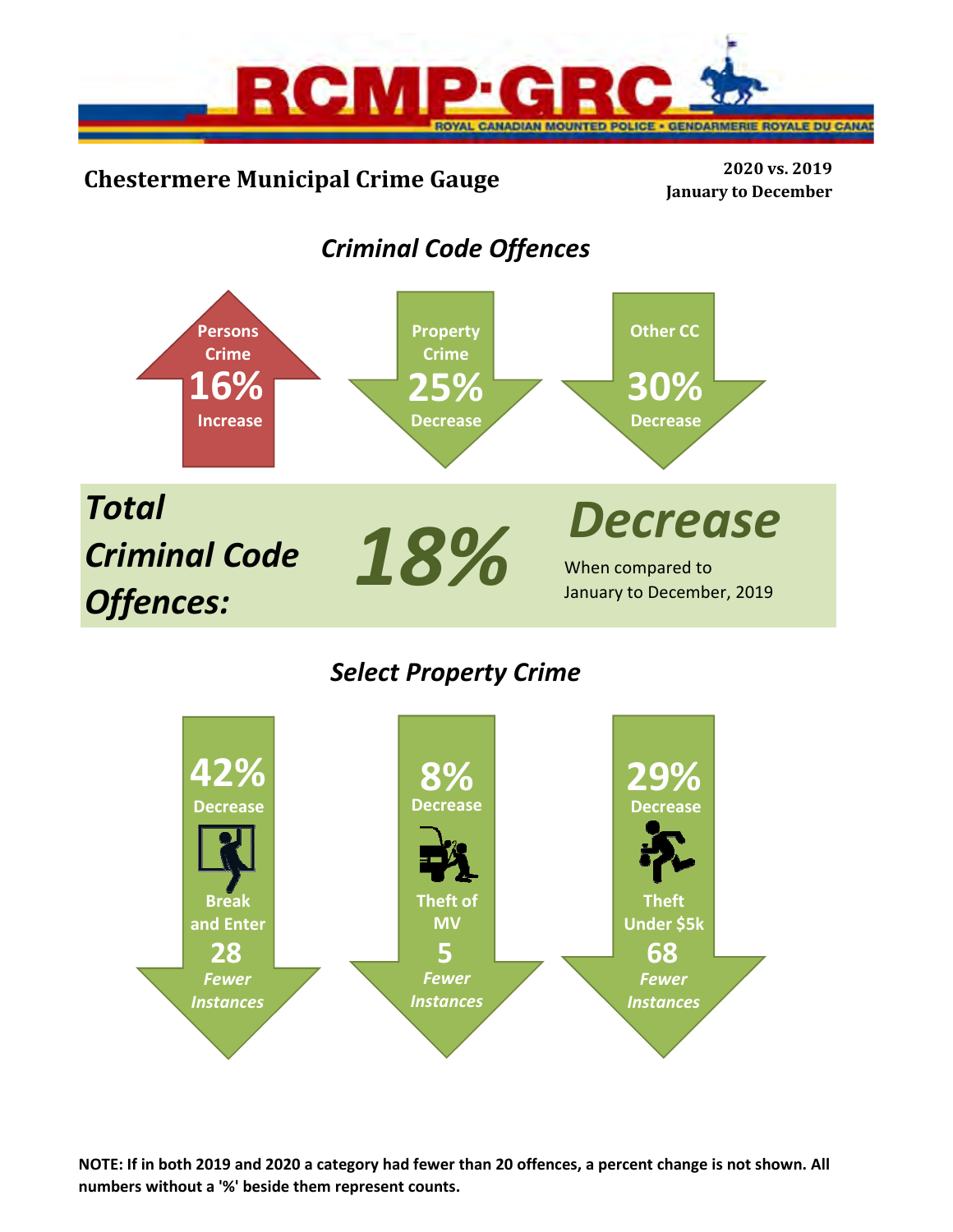## **January to December: 2016 ‐ 2020 Chestermere Municipal Detachment Crime Statistics (Actual)**

All categories contain "Attempted" and/or "Completed" and a state of the state of the state of the state of the state of the state of the state of the state of the state of the state of the state of the state of the state

| <b>CATEGORY</b>                       | <b>Trend</b> | 2016           | 2017           | 2018           | 2019           | 2020           | % Change<br>2016 - 2020 | % Change<br>2019 - 2020 | Avg File +/-<br>per Year |
|---------------------------------------|--------------|----------------|----------------|----------------|----------------|----------------|-------------------------|-------------------------|--------------------------|
| Homicides & Offences Related to Death |              | 0              | $\mathbf 0$    | $\overline{2}$ | 0              | $\overline{2}$ | N/A                     | N/A                     | 0.4                      |
| Robbery                               |              | 5              | 3              | 3              | $\mathbf{1}$   | $\overline{2}$ | $-60%$                  | 100%                    | $-0.8$                   |
| <b>Sexual Assaults</b>                |              | 6              | 4              | 12             | 10             | $\overline{7}$ | 17%                     | $-30%$                  | 0.8                      |
| <b>Other Sexual Offences</b>          |              | $\overline{2}$ | 4              | 16             | $\overline{7}$ | 8              | 300%                    | 14%                     | 1.5                      |
| Assault                               |              | 88             | 105            | 99             | 82             | 104            | 18%                     | 27%                     | 0.9                      |
| Kidnapping/Hostage/Abduction          |              | $\mathbf 0$    | $\mathbf{1}$   | $\mathbf{1}$   | $\overline{2}$ | 3              | N/A                     | 50%                     | 0.7                      |
| Extortion                             |              | $\mathbf{1}$   | $\mathbf{1}$   | $\overline{4}$ | $\overline{2}$ | $\mathbf{1}$   | 0%                      | -50%                    | 0.1                      |
| <b>Criminal Harassment</b>            |              | 27             | 19             | 28             | 35             | 44             | 63%                     | 26%                     | 5.0                      |
| <b>Uttering Threats</b>               |              | 42             | 36             | 64             | 55             | 55             | 31%                     | 0%                      | 4.5                      |
| <b>TOTAL PERSONS</b>                  |              | 171            | 173            | 229            | 194            | 226            | 32%                     | 16%                     | 13.1                     |
| Break & Enter                         |              | 62             | 70             | 75             | 66             | 38             | -39%                    | -42%                    | $-5.2$                   |
| Theft of Motor Vehicle                |              | 75             | 85             | 102            | 61             | 56             | $-25%$                  | -8%                     | $-6.2$                   |
| Theft Over \$5,000                    |              | 12             | 24             | 20             | 18             | 14             | 17%                     | $-22%$                  | $-0.2$                   |
| Theft Under \$5,000                   |              | 291            | 301            | 326            | 231            | 163            | $-44%$                  | $-29%$                  | $-32.6$                  |
| Possn Stn Goods                       |              | 55             | 86             | 100            | 75             | 24             | -56%                    | $-68%$                  | $-7.3$                   |
| Fraud                                 |              | 87             | 87             | 92             | 123            | 84             | $-3%$                   | $-32%$                  | 3.0                      |
| Arson                                 |              | $\mathbf 0$    | $\overline{2}$ | $\mathbf{1}$   | 4              | $\overline{2}$ | N/A                     | $-50%$                  | 0.6                      |
| Mischief To Property                  |              | 157            | 203            | 248            | 139            | 159            | 1%                      | 14%                     | $-6.0$                   |
| <b>TOTAL PROPERTY</b>                 |              | 739            | 858            | 964            | 717            | 540            | $-27%$                  | $-25%$                  | $-53.9$                  |
| Offensive Weapons                     |              | 15             | 23             | 21             | 25             | 14             | $-7%$                   | $-44%$                  | 0.0                      |
| Disturbing the peace                  |              | 68             | 69             | 50             | 52             | 56             | $-18%$                  | 8%                      | $-4.1$                   |
| Fail to Comply & Breaches             |              | 25             | 41             | 52             | 73             | 31             | 24%                     | $-58%$                  | 4.4                      |
| <b>OTHER CRIMINAL CODE</b>            |              | 32             | 37             | 48             | 43             | 34             | 6%                      | $-21%$                  | 1.0                      |
| <b>TOTAL OTHER CRIMINAL CODE</b>      |              | 140            | 170            | 171            | 193            | 135            | $-4%$                   | $-30%$                  | 1.3                      |
| TOTAL CRIMINAL CODE                   |              | 1,050          | 1,201          | 1,364          | 1,104          | 901            | $-14%$                  | $-18%$                  | $-39.5$                  |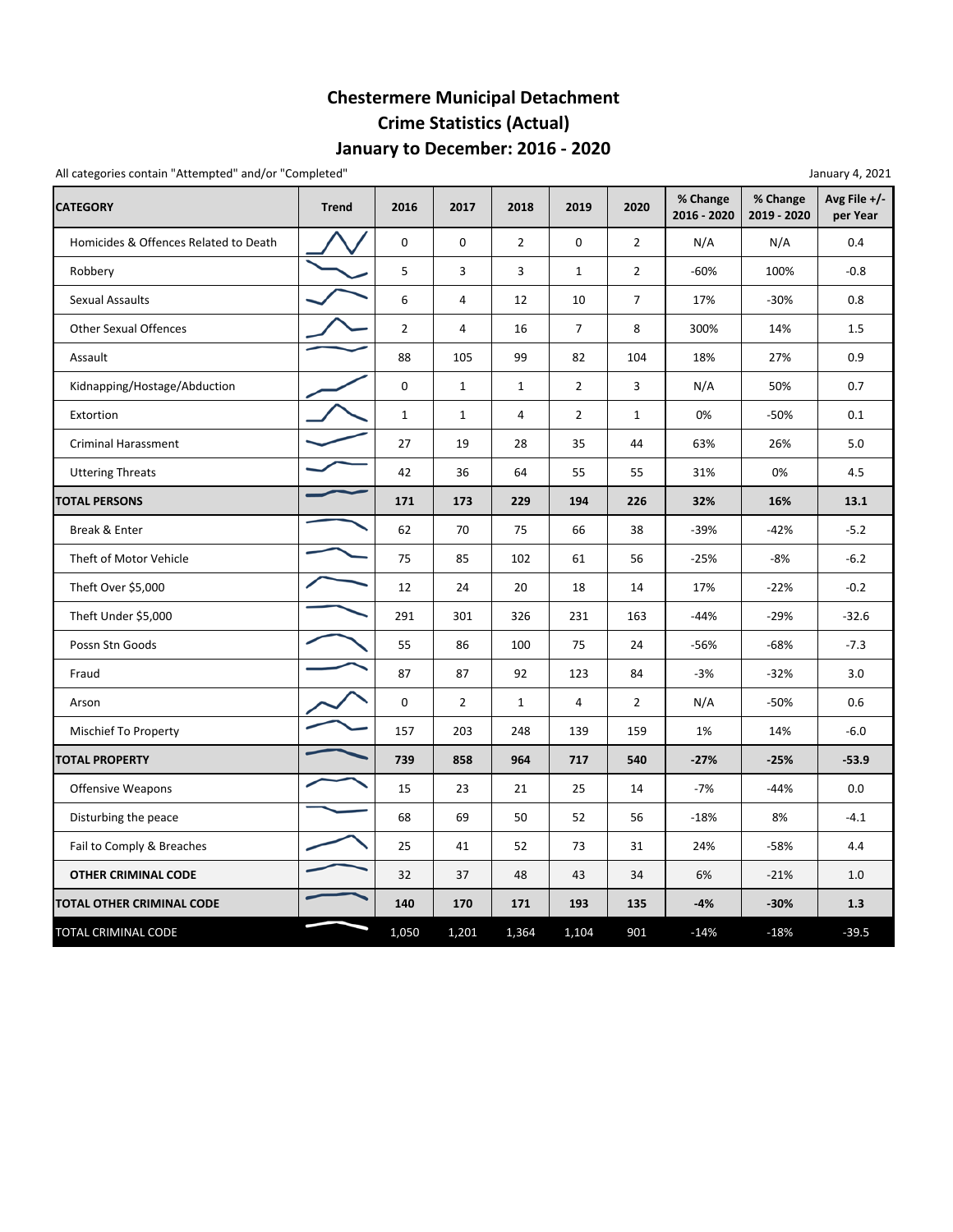## **January to December: 2016 ‐ 2020 Chestermere Municipal Detachment Crime Statistics (Actual)**

All categories contain "Attempted" and/or "Completed" January 4, 2021

| <b>CATEGORY</b>                        | <b>Trend</b> | 2016                | 2017         | 2018         | 2019           | 2020           | % Change<br>2016 - 2020 | % Change<br>2019 - 2020 | Avg File +/-<br>per Year |
|----------------------------------------|--------------|---------------------|--------------|--------------|----------------|----------------|-------------------------|-------------------------|--------------------------|
| Drug Enforcement - Production          |              | 3                   | 1            | 0            | 0              | 0              | $-100%$                 | N/A                     | $-0.7$                   |
| Drug Enforcement - Possession          |              | 69                  | 58           | 40           | 12             | $\overline{7}$ | -90%                    | $-42%$                  | $-17.0$                  |
| Drug Enforcement - Trafficking         |              | 16                  | 9            | 6            | 8              | 9              | $-44%$                  | 13%                     | $-1.5$                   |
| Drug Enforcement - Other               |              | $\mathbf 0$         | $\mathbf 0$  | 0            | 0              | 0              | N/A                     | N/A                     | 0.0                      |
| <b>Total Drugs</b>                     |              | 88                  | 68           | 46           | 20             | 16             | $-82%$                  | $-20%$                  | $-19.2$                  |
| Cannabis Enforcement                   |              | 0                   | 0            | 0            | 3              | $\overline{2}$ | N/A                     | $-33%$                  | 0.7                      |
| Federal - General                      |              | 13                  | 30           | 9            | 12             | 11             | $-15%$                  | -8%                     | $-2.2$                   |
| <b>TOTAL FEDERAL</b>                   |              | 101                 | 98           | 55           | 35             | 29             | $-71%$                  | $-17%$                  | $-20.7$                  |
| Liquor Act                             |              | 65                  | 39           | 42           | 38             | 40             | $-38%$                  | 5%                      | $-5.1$                   |
| Cannabis Act                           |              | 0                   | 0            | 3            | 19             | 23             | N/A                     | 21%                     | 6.5                      |
| Mental Health Act                      |              | 111                 | 117          | 106          | 108            | 120            | 8%                      | 11%                     | 0.9                      |
| <b>Other Provincial Stats</b>          |              | 131                 | 166          | 150          | 216            | 209            | 60%                     | $-3%$                   | 20.6                     |
| <b>Total Provincial Stats</b>          |              | 307                 | 322          | 301          | 381            | 392            | 28%                     | 3%                      | 22.9                     |
| Municipal By-laws Traffic              |              | 18                  | 8            | 38           | 86             | 34             | 89%                     | $-60%$                  | 11.0                     |
| Municipal By-laws                      |              | 392                 | 434          | 332          | 267            | 364            | $-7%$                   | 36%                     | $-22.3$                  |
| <b>Total Municipal</b>                 |              | 410                 | 442          | 370          | 353            | 398            | $-3%$                   | 13%                     | $-11.3$                  |
| Fatals                                 |              | $\mathsf{O}\xspace$ | $\mathbf 0$  | 0            | $\mathbf{1}$   | 0              | N/A                     | $-100%$                 | 0.1                      |
| Injury MVC                             |              | 26                  | 25           | 22           | 27             | 17             | $-35%$                  | $-37%$                  | $-1.6$                   |
| Property Damage MVC (Reportable)       |              | 208                 | 255          | 257          | 229            | 138            | $-34%$                  | $-40%$                  | $-16.6$                  |
| Property Damage MVC (Non Reportable)   |              | 24                  | 27           | 43           | 45             | 26             | 8%                      | $-42%$                  | 2.2                      |
| <b>TOTAL MVC</b>                       |              | 258                 | 307          | 322          | 302            | 181            | $-30%$                  | $-40%$                  | $-15.9$                  |
| <b>Provincial Traffic</b>              |              | 1,541               | 2,681        | 5,097        | 7,544          | 3,625          | 135%                    | $-52%$                  | 903.1                    |
| <b>Other Traffic</b>                   |              | 23                  | 29           | 18           | 28             | 32             | 39%                     | 14%                     | 1.7                      |
| <b>Criminal Code Traffic</b>           |              | 98                  | 98           | 123          | 90             | 71             | $-28%$                  | $-21%$                  | $-6.2$                   |
| <b>Common Police Activities</b>        |              |                     |              |              |                |                |                         |                         |                          |
| <b>False Alarms</b>                    |              | 377                 | 349          | 254          | 101            | 72             | $-81%$                  | $-29%$                  | $-85.8$                  |
| False/Abandoned 911 Call and 911 Act   |              | 19                  | 22           | 15           | 14             | 26             | 37%                     | 86%                     | 0.6                      |
| Suspicious Person/Vehicle/Property     |              | 280                 | 225          | 222          | 255            | 223            | $-20%$                  | $-13%$                  | $-8.4$                   |
| <b>Persons Reported Missing</b>        |              | 40                  | 26           | 39           | 40             | 25             | -38%                    | -38%                    | $-1.6$                   |
| <b>Search Warrants</b>                 |              | $\overline{7}$      | $\mathbf{1}$ | $\mathbf{1}$ | $\overline{2}$ | $\mathbf{3}$   | $-57%$                  | 50%                     | $-0.7$                   |
| Spousal Abuse - Survey Code (Reported) |              | 133                 | 209          | 207          | 201            | 183            | 38%                     | -9%                     | 9.2                      |
| Form 10 (MHA) (Reported)               |              | $\mathbf 0$         | $\mathbf 0$  | $\mathbf 0$  | 13             | 47             | N/A                     | 262%                    | 10.7                     |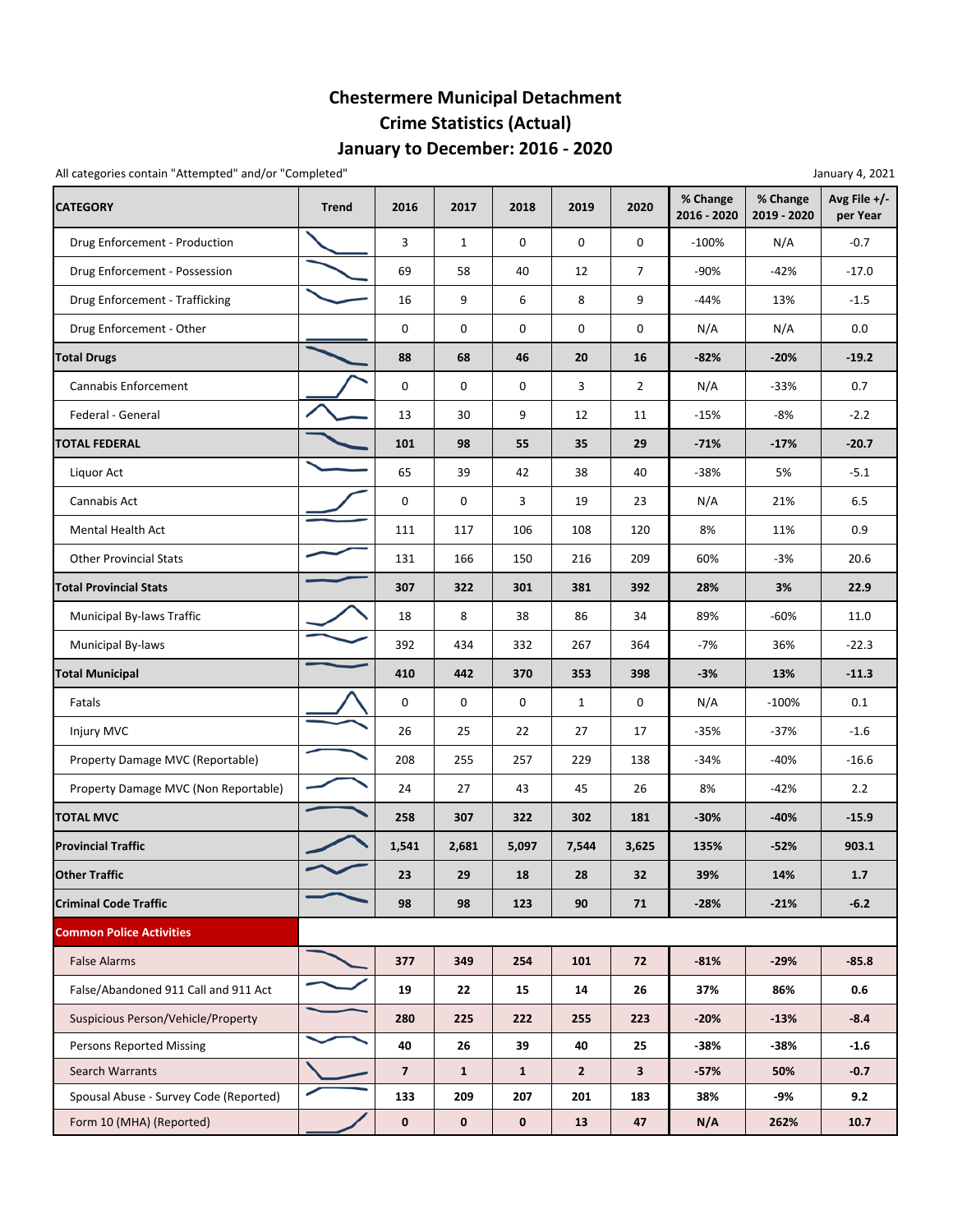### **December: 2016 ‐ 2020 Chestermere Municipal Detachment Crime Statistics (Actual)**

All categories contain "Attempted" and/or "Completed"

| <b>CATEGORY</b>                       | <b>Trend</b> | 2016                    | 2017                    | 2018           | 2019           | 2020           | % Change<br>2016 - 2020 | % Change<br>2019 - 2020 | Avg File +/-<br>per Year |
|---------------------------------------|--------------|-------------------------|-------------------------|----------------|----------------|----------------|-------------------------|-------------------------|--------------------------|
| Homicides & Offences Related to Death |              | 0                       | $\mathbf 0$             | 0              | $\mathbf 0$    | 0              | N/A                     | N/A                     | 0.0                      |
| Robbery                               |              | $\mathsf 0$             | $\mathbf{1}$            | 0              | $\mathbf 0$    | 0              | N/A                     | N/A                     | $-0.1$                   |
| <b>Sexual Assaults</b>                |              | $\mathbf{1}$            | 0                       | $\overline{2}$ | $\mathbf{1}$   | $\mathbf{1}$   | 0%                      | 0%                      | 0.1                      |
| <b>Other Sexual Offences</b>          |              | 0                       | $\pmb{0}$               | 3              | $\mathbf 0$    | 0              | N/A                     | N/A                     | 0.0                      |
| Assault                               |              | 5                       | 11                      | 9              | 8              | $\overline{7}$ | 40%                     | $-13%$                  | 0.1                      |
| Kidnapping/Hostage/Abduction          |              | 0                       | 0                       | $\mathbf{1}$   | $\mathbf 0$    | $\mathbf 0$    | N/A                     | N/A                     | 0.0                      |
| Extortion                             |              | $\mathsf 0$             | 0                       | 0              | $\mathbf 0$    | $\mathbf 0$    | N/A                     | N/A                     | 0.0                      |
| <b>Criminal Harassment</b>            |              | 3                       | 3                       | 3              | $\overline{2}$ | $\overline{2}$ | $-33%$                  | 0%                      | $-0.3$                   |
| <b>Uttering Threats</b>               |              | $\sqrt{4}$              | 5                       | 4              | $\overline{4}$ | $\overline{2}$ | $-50%$                  | $-50%$                  | $-0.5$                   |
| <b>TOTAL PERSONS</b>                  |              | 13                      | 20                      | 22             | 15             | 12             | $-8%$                   | $-20%$                  | $-0.7$                   |
| Break & Enter                         |              | $\overline{4}$          | 10                      | 9              | $\overline{2}$ | $\overline{2}$ | $-50%$                  | 0%                      | $-1.2$                   |
| Theft of Motor Vehicle                |              | 8                       | 12                      | 4              | $\overline{4}$ | $\overline{7}$ | $-13%$                  | 75%                     | $-1.0$                   |
| Theft Over \$5,000                    |              | $\mathbf{1}$            | 3                       | $\mathbf{1}$   | $\mathbf 0$    | $\mathbf{1}$   | 0%                      | N/A                     | $-0.3$                   |
| Theft Under \$5,000                   |              | 23                      | 20                      | 11             | 8              | 10             | $-57%$                  | 25%                     | $-3.8$                   |
| Possn Stn Goods                       |              | $\overline{2}$          | 11                      | 5              | $\overline{4}$ | $\mathbf 0$    | $-100%$                 | $-100%$                 | $-1.1$                   |
| Fraud                                 |              | $\overline{\mathbf{4}}$ | 5                       | $\overline{7}$ | 6              | 5              | 25%                     | $-17%$                  | 0.3                      |
| Arson                                 |              | 0                       | 0                       | 0              | $\mathbf{1}$   | 0              | N/A                     | $-100%$                 | 0.1                      |
| Mischief To Property                  |              | 8                       | 17                      | 15             | 5              | 8              | 0%                      | 60%                     | $-1.2$                   |
| <b>TOTAL PROPERTY</b>                 |              | 50                      | 78                      | 52             | 30             | 33             | $-34%$                  | 10%                     | $-8.2$                   |
| <b>Offensive Weapons</b>              |              | $\mathbf{1}$            | $\mathbf{1}$            | $\mathbf{1}$   | $\overline{4}$ | 0              | $-100%$                 | $-100%$                 | 0.1                      |
| Disturbing the peace                  |              | $\overline{4}$          | 4                       | $1\,$          | 6              | $\overline{2}$ | -50%                    | $-67%$                  | $-0.2$                   |
| Fail to Comply & Breaches             |              | 0                       | $\overline{2}$          | $\mathbf{1}$   | 0              | 4              | N/A                     | N/A                     | 0.6                      |
| <b>OTHER CRIMINAL CODE</b>            |              | $\mathbf{1}$            | $\overline{\mathbf{4}}$ | 3              | $\overline{4}$ | $\overline{2}$ | 100%                    | $-50%$                  | 0.2                      |
| TOTAL OTHER CRIMINAL CODE             |              | $6\phantom{1}6$         | 11                      | 6              | 14             | 8              | 33%                     | $-43%$                  | 0.7                      |
| TOTAL CRIMINAL CODE                   |              | 69                      | 109                     | 80             | 59             | 53             | $-23%$                  | $-10%$                  | $-8.2$                   |

January 4, 2021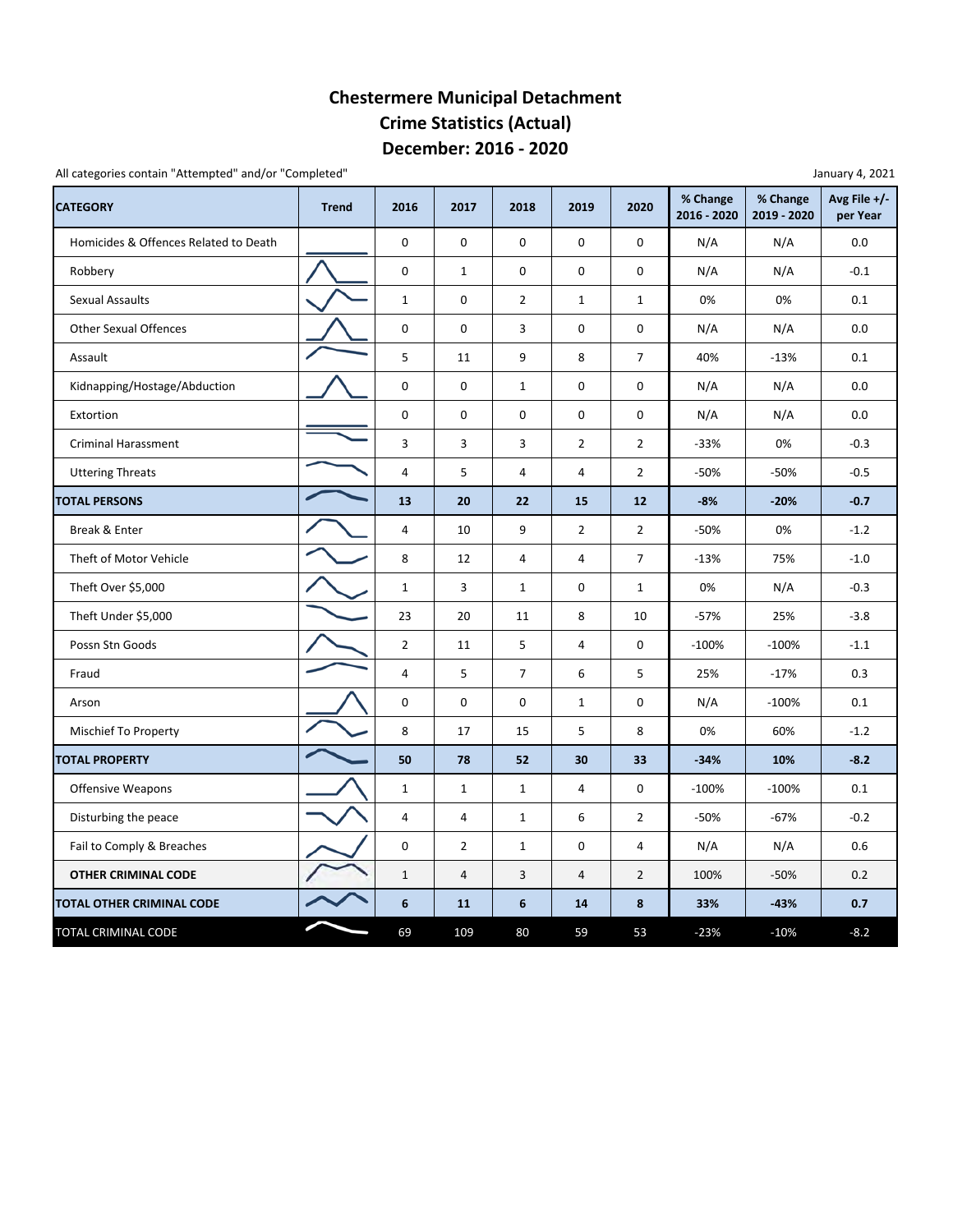### **December: 2016 ‐ 2020 Chestermere Municipal Detachment Crime Statistics (Actual)**

All categories contain "Attempted" and/or "Completed" and a state of the state of the state of the state of the state of the state of the state of the state of the state of the state of the state of the state of the state

| <b>CATEGORY</b>                        | <b>Trend</b> | 2016         | 2017         | 2018                    | 2019           | 2020                    | % Change<br>2016 - 2020 | % Change<br>2019 - 2020 | Avg File +/-<br>per Year |
|----------------------------------------|--------------|--------------|--------------|-------------------------|----------------|-------------------------|-------------------------|-------------------------|--------------------------|
| Drug Enforcement - Production          |              | 0            | $\mathbf 0$  | 0                       | 0              | 0                       | N/A                     | N/A                     | 0.0                      |
| Drug Enforcement - Possession          |              | 4            | 8            | 0                       | 3              | 2                       | $-50%$                  | $-33%$                  | $-0.9$                   |
| Drug Enforcement - Trafficking         |              | $\mathbf{1}$ | 1            | 0                       | $\overline{2}$ | $\mathbf{1}$            | 0%                      | $-50%$                  | 0.1                      |
| Drug Enforcement - Other               |              | 0            | 0            | 0                       | 0              | 0                       | N/A                     | N/A                     | 0.0                      |
| <b>Total Drugs</b>                     |              | 5            | 9            | $\bf{0}$                | 5              | 3                       | $-40%$                  | $-40%$                  | $-0.8$                   |
| Cannabis Enforcement                   |              | $\mathbf 0$  | 0            | $\pmb{0}$               | $\mathbf{1}$   | $\mathbf{1}$            | N/A                     | 0%                      | 0.3                      |
| Federal - General                      |              | $\mathbf{1}$ | 0            | $\mathbf{1}$            | 0              | $\overline{2}$          | 100%                    | N/A                     | 0.2                      |
| <b>TOTAL FEDERAL</b>                   |              | 6            | 9            | $\mathbf{1}$            | 6              | 6                       | 0%                      | 0%                      | $-0.3$                   |
| Liquor Act                             |              | 3            | 4            | 0                       | 3              | 0                       | $-100%$                 | $-100%$                 | $-0.7$                   |
| Cannabis Act                           |              | 0            | 0            | $\overline{2}$          | $\overline{2}$ | $\mathbf{1}$            | N/A                     | -50%                    | 0.4                      |
| <b>Mental Health Act</b>               |              | 6            | 14           | 10                      | 14             | 8                       | 33%                     | -43%                    | 0.4                      |
| <b>Other Provincial Stats</b>          |              | 14           | 9            | 13                      | 11             | 16                      | 14%                     | 45%                     | 0.6                      |
| <b>Total Provincial Stats</b>          |              | 23           | 27           | 25                      | 30             | 25                      | 9%                      | $-17%$                  | 0.7                      |
| Municipal By-laws Traffic              |              | $\mathbf{1}$ | 1            | 10                      | $\mathbf{1}$   | 0                       | $-100%$                 | $-100%$                 | $-0.2$                   |
| Municipal By-laws                      |              | 22           | 27           | 13                      | 22             | 17                      | $-23%$                  | $-23%$                  | $-1.5$                   |
| <b>Total Municipal</b>                 |              | 23           | 28           | 23                      | 23             | 17                      | $-26%$                  | $-26%$                  | $-1.7$                   |
| Fatals                                 |              | 0            | 0            | 0                       | 0              | 0                       | N/A                     | N/A                     | 0.0                      |
| Injury MVC                             |              | 6            | 3            | $\mathbf{1}$            | 4              | 0                       | $-100%$                 | $-100%$                 | $-1.1$                   |
| Property Damage MVC (Reportable)       |              | 24           | 18           | 19                      | 31             | 9                       | $-63%$                  | $-71%$                  | $-1.7$                   |
| Property Damage MVC (Non Reportable)   |              | 5            | 3            | $\overline{4}$          | 3              | $\mathbf{1}$            | $-80%$                  | $-67%$                  | $-0.8$                   |
| <b>TOTAL MVC</b>                       |              | 35           | 24           | 24                      | 38             | 10                      | $-71%$                  | $-74%$                  | $-3.6$                   |
| <b>Provincial Traffic</b>              |              | 80           | 510          | 405                     | 511            | 258                     | 223%                    | $-50%$                  | 35.7                     |
| <b>Other Traffic</b>                   |              | $\mathbf{1}$ | $\mathbf{1}$ | $\mathbf{0}$            | 5              | $\mathbf{1}$            | 0%                      | $-80%$                  | 0.4                      |
| <b>Criminal Code Traffic</b>           |              | 12           | 10           | 9                       | 9              | $\mathbf{1}$            | $-92%$                  | $-89%$                  | $-2.3$                   |
| <b>Common Police Activities</b>        |              |              |              |                         |                |                         |                         |                         |                          |
| <b>False Alarms</b>                    |              | 25           | 38           | $\overline{\mathbf{z}}$ | $\overline{7}$ | $\overline{\mathbf{z}}$ | $-72%$                  | 0%                      | $-6.7$                   |
| False/Abandoned 911 Call and 911 Act   |              | 4            | $\mathbf{2}$ | 0                       | 3              | 3                       | $-25%$                  | 0%                      | $-0.1$                   |
| Suspicious Person/Vehicle/Property     |              | 18           | 17           | 22                      | 17             | 17                      | -6%                     | 0%                      | $-0.2$                   |
| <b>Persons Reported Missing</b>        |              | 4            | 3            | $\mathbf{1}$            | 3              | 1                       | $-75%$                  | $-67%$                  | $-0.6$                   |
| Search Warrants                        |              | $\mathbf 0$  | $\mathbf 0$  | $\bf{0}$                | $\mathbf 0$    | 0                       | N/A                     | N/A                     | 0.0                      |
| Spousal Abuse - Survey Code (Reported) |              | 21           | 23           | 23                      | 17             | 16                      | $-24%$                  | -6%                     | $-1.6$                   |
| Form 10 (MHA) (Reported)               |              | $\pmb{0}$    | $\pmb{0}$    | $\pmb{0}$               | ${\bf 10}$     | 3                       | N/A                     | $-70%$                  | 1.6                      |